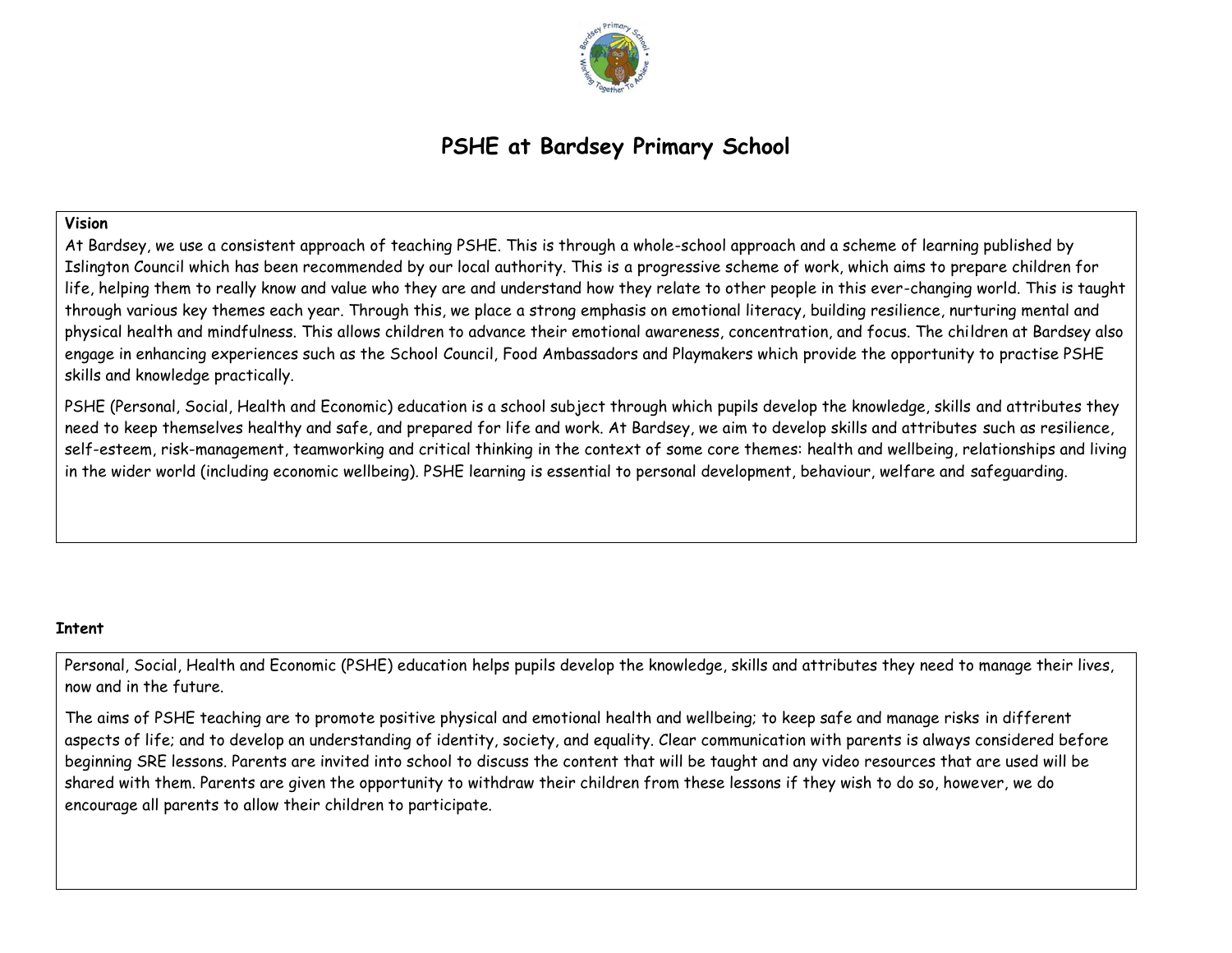Our PSHE curriculum intends to:

- **Promote positive** physical and emotional health and wellbeing.
- to keep safe and manage risks in different aspects of life; and to develop an understanding of identity, society and equality.
- **Educate pupils** on how to stay healthy, safe, and prepare them for life and work in modern Britain. help pupils to achieve their academic potential, and leave school equipped with the skills they will need throughout later life.
- **Spiritual development:** We explore the beliefs and experiences of ourselves and others; discuss the importance of respecting all beliefs and faiths; learn about and discuss our feelings and values and those of others.
- **Moral development:** We learn about and discuss things that are right and wrong; learn about the law and the importance of it; begin to consider our actions and the consequence of them; consider, discuss and debate ethical issues; offer reasoned views.
- **Social development:** We consider all of the groups and communities that we are part of; participate in our local community; learn how to resolve conflict; engage with the British Values of democracy, the rule of law, individual liberty, mutual respect and tolerance.
- **Cultural development:** We become aware of cultural influences; learn about the role of Britain's parliamentary system; understand, accept, respect and celebrate diversity.



# **Implementation**

### **Progression**

For PSHE there is a clear and comprehensive scheme of work which is followed in line with the National Curriculum. This is the Islington Scheme of Work as recommended by our Local Authority. The PSHE curriculum has a number of key themes; these are Physical Health and Well-Being, Mental Health and Emotional Well-Being, Drug, Tobacco and Alcohol Education, Identity, Society and Equality, Keeping Safe and Managing Risk and Sex and Relationships Educations. All of these strands are covered beginning in Year 1 and are present in every year group scheme of work up to and including Year 6. The prerequisite skills for Year 1 are covered in the Early Learning Goals for PSHE. These are covered in Reception through the units Personal, Social and Emotional Development, Physical Development and Understanding the World.

# **Teaching**

Teaching in PSHE lessons provides opportunities for the children to work interactively with the teacher acting as the facilitator. Teaching will also provide opportunities for children to make real decisions about their lives, to take part in activities, which simulate adult choices and where they can demonstrate their ability to take responsibility for their decisions. At the start of lessons there is time to review most recent learning so that children are able to see the sequential aspect of each lesson and how one lesson builds on what has gone before. Where possible we make cross-curricula links between PSHE and other subjects; this is particularly true and relevant in English, Religious Education, Physical Education, History and Geography, with other content also linking to Maths, Science and Computing.

# **Key Knowledge and Vocabulary**

The teacher specifies key vocabulary to be used and its meaning. Teacher modelling takes place as well as effective questioning. There is also a mix of individual, paired and group instruction where this vocabulary can be used in the correct context.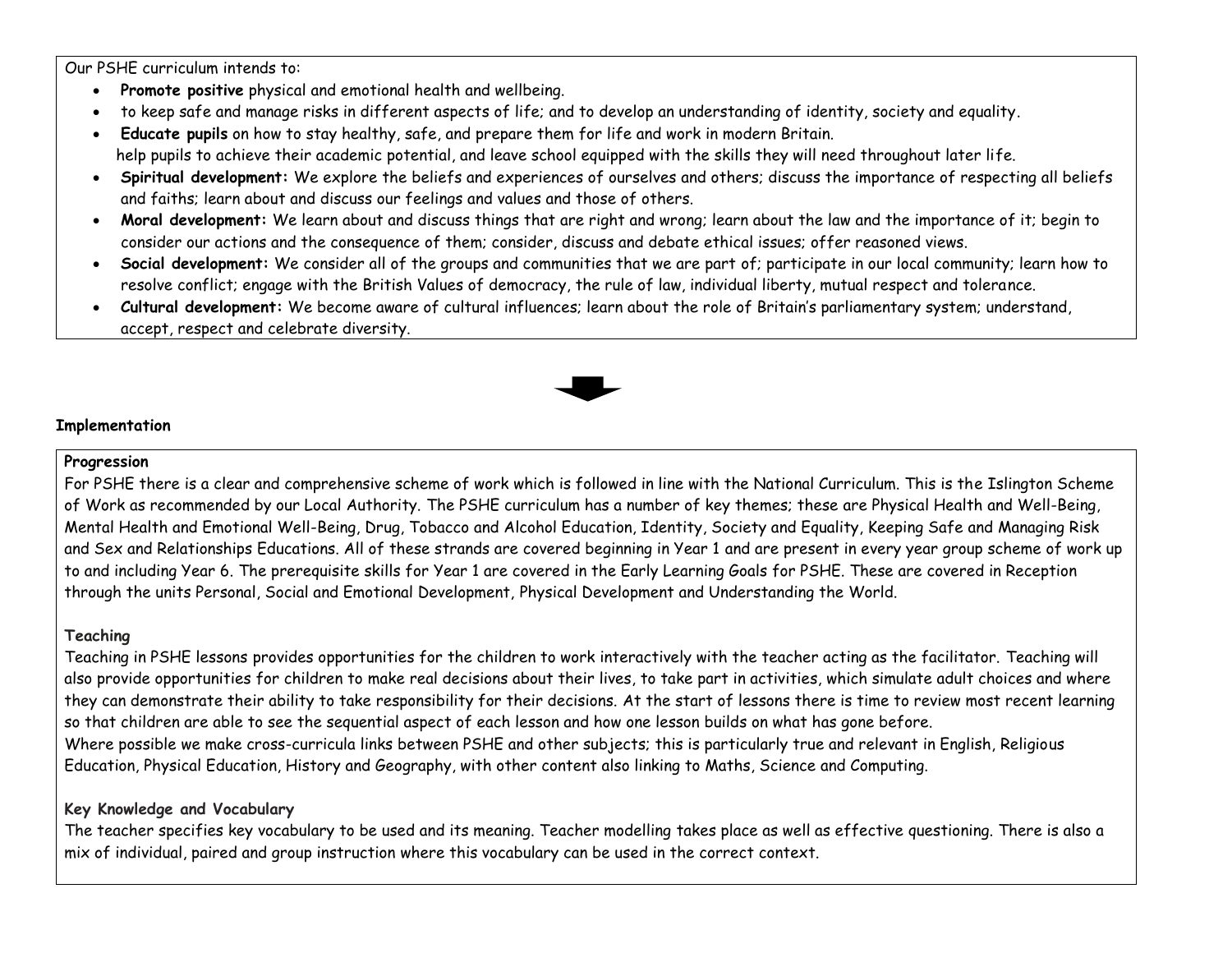### **Independent Learning**

PSHE learning comes in many different forms: through whole-class teaching, group activities, individual tasks, assemblies, outside speakers, cross-curricula lessons and discrete lessons. There is some scope in PSHE for independent learning though this is limited and much of the learning is small group and whole class.

## **High Quality Resources**

A range of resources are used to enhance the learning experiences for children such as role play cards, videos, published resources, PowerPoint presentations and interactive worksheets.

# **Curriculum Enhancements (visits, visitors, themed days/weeks)**

Where possible the PSHE curriculum is enhanced by inviting visitors to come into school such as local firefighters, members of the local constabulary and other professional workers. Health Weeks are held during the year where the children take part in a variety of activities to promote a healthy lifestyle. Children also take on active roles in the school which promote a practical aspect to their learning such as Food Ambassadors and the Eco-Group.

# **CPD**

In order to keep up to date with current developments, the subject leader attends appropriate training and this is cascaded back to staff.



### **Impact**

**The impact and measure of our PSHE curriculum is that pupils are:**

- able to know more and remember more about PSHE.
- able to recognise and apply the British Values of Democracy, Tolerance, Mutual respect, Rule of law and Liberty.
- able to demonstrate a healthy outlook towards school and have respect for others
- able to develop positive and healthy relationship with their peers both now and in the future and have a positive image of themselves
- achieving in line with and beyond national expectations
- able to understand the physical aspects involved in SRE at an age appropriate level.
- leaving Bardsey understanding their role as a citizen and their place in the community

Through our PSHE curriculum, we believe that we prepare our children for the next stage in their education as well as preparing them, during this vital stage of their life, for the opportunities, responsibilities and experiences of an adult world.

### **Leadership, Assessment and Feedback**

PSHE learning is recorded in PSHE class books: these books contain a range of evidence of the children's learning, which can include –but is not limited to- photocopies of cross-curricular learning; children's verbal or written comments; photographic evidence of activities and experiences.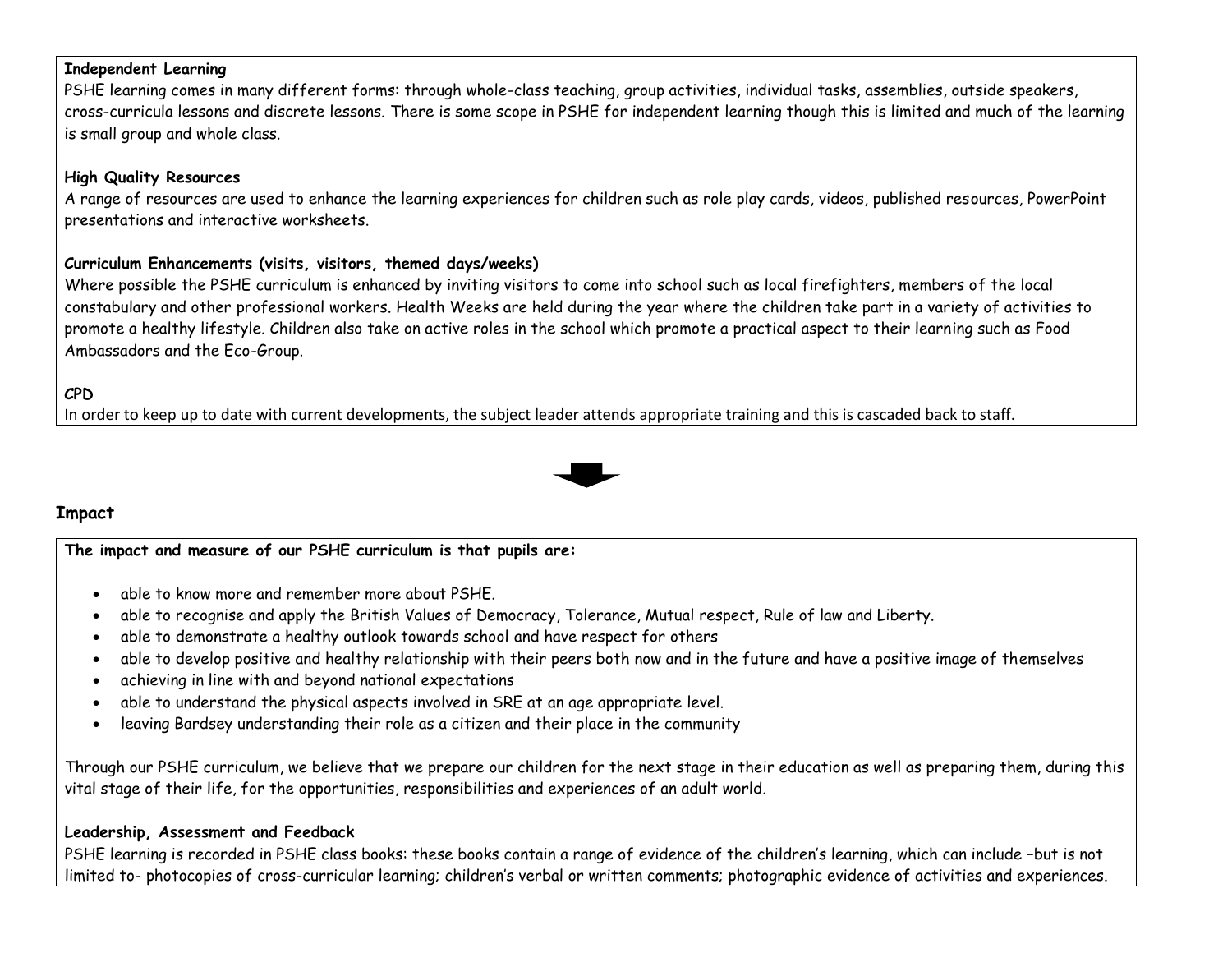Teachers assess children's knowledge, understanding and skills in PSHE by making observations and notes of children's comments during lessons. As part of our assessment for learning process (and in line with our school's assessment policy), children will receive both verbal and written feedback in order to aid progress in the subject (where appropriate).

# **Progression Map**

### **Level Expected at the End of EYFS**

The following early years goals are prerequisite skills for PSHE in KS1.

#### **Personal, Social and Emotional Development (Making Relationships)**

Children play co-operatively, taking turns with others. They take account of one another's ideas about how to organise their activity. They show sensitivity to others' needs and feelings, and form positive relationships with adults and other children.

#### **Personal, Social and Emotional Development (Self-Confidence and Self-Awareness)**

Children are confident to try new activities, and say why they like some activities more than others. They are confident to speak in a familiar group, will talk about their ideas, and will choose the resources they need for their chosen activities. They say when they do or don't need help.

Personal, Social and Emotional Development (Managing Feelings and Behaviour) Children talk about how they and others show feelings, talk about their own and others' behaviour, and its consequences, and know that some behaviour is unacceptable. They work as part of a group or class, and understand and follow the rules. They adjust their behaviour to different situations, and take changes of routine in their stride.

#### **Physical Development (Health and Self-Care)**

Children know the importance for good health of physical exercise, and a healthy diet, and talk about ways to keep healthy and safe.

### **Understanding the World (People and Communities)**

Children talk about past and present events in their own lives and in the lives of family members. They know that other children don't always enjoy the same things, and are sensitive to this. They know about similarities and differences between themselves and others, and among families, communities and traditions.

### **Understanding the World (The World)**

Children know about similarities and differences in relation to places, objects, materials and living things. They talk about the features of their own immediate environment and how environments might vary from one another. They make observations of animals and plants and explain why some things occur, and talk about changes.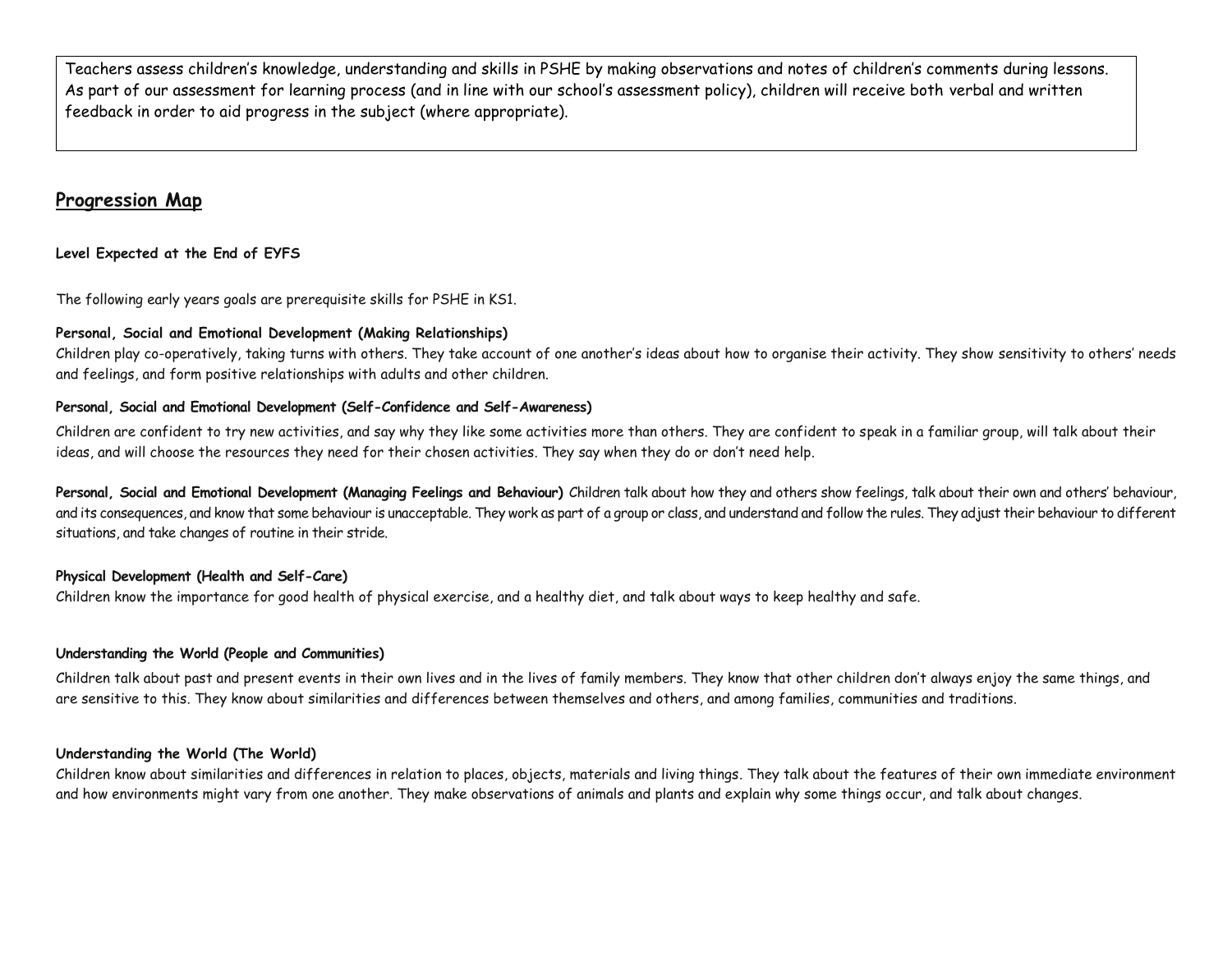| Year 1 - PSHE                                                                                                                                                  |                                                                                                                                                           |                                                                                                                            |
|----------------------------------------------------------------------------------------------------------------------------------------------------------------|-----------------------------------------------------------------------------------------------------------------------------------------------------------|----------------------------------------------------------------------------------------------------------------------------|
| Autumn 1                                                                                                                                                       | Spring 1                                                                                                                                                  | Summer 1                                                                                                                   |
| Physical health and wellbeing:<br><b>Fun times</b>                                                                                                             | Identity, society and equality:<br>Me and others                                                                                                          | Mental health and emotional wellbeing:<br>Feelings                                                                         |
| Pupils learn:                                                                                                                                                  | Pupils learn:                                                                                                                                             | Pupils learn:                                                                                                              |
| • about food that is associated with special<br>times, in different cultures<br>• about active playground games from around<br>the world<br>• about sun-safety | • about what makes themselves and others<br>special<br>• about roles and responsibilities at home and<br>school<br>• about being co-operative with others | • about different types of feelings<br>• about managing different feelings<br>• about change or loss and how this can feel |
| Autumn <sub>2</sub>                                                                                                                                            | Spring 2                                                                                                                                                  | Summer 2                                                                                                                   |
|                                                                                                                                                                |                                                                                                                                                           |                                                                                                                            |
| Keeping safe and managing risk:<br><b>Feeling safe</b>                                                                                                         | Drug, alcohol and tobacco education:<br>What do we put into and on to bodies?                                                                             | Careers, financial capability and economic<br>wellbeing: My money                                                          |
| Pupils learn:                                                                                                                                                  | Pupils learn:                                                                                                                                             | Pupils learn:                                                                                                              |
| safety in familiar situations                                                                                                                                  | . about what can go into bodies and how it can<br>make people feel                                                                                        | • about where money comes from and making<br>choices when spending money                                                   |
| about personal safety                                                                                                                                          |                                                                                                                                                           | • about saving money and how to keep it safe                                                                               |
| about people who help keep them safe<br>outside the home                                                                                                       | · about what can go on to bodies and how it can<br>make people feel                                                                                       | • about the different jobs people do                                                                                       |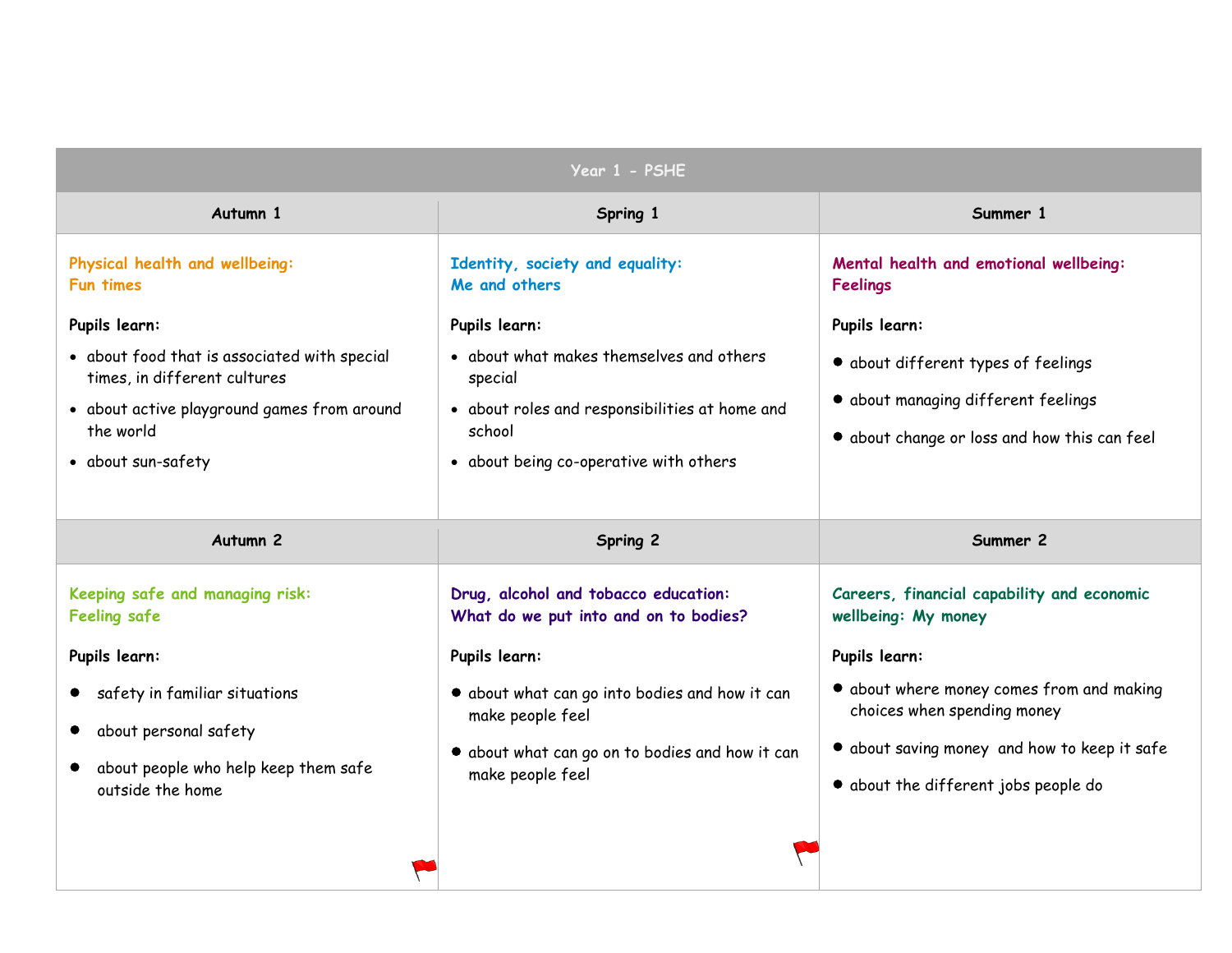| Year 2 - PSHE                                                                                                                                                                                                                                                            |                                                                                                                                                                                                                                                                                                                                                                                                                                                     |                                                                                                                                                                                                                               |
|--------------------------------------------------------------------------------------------------------------------------------------------------------------------------------------------------------------------------------------------------------------------------|-----------------------------------------------------------------------------------------------------------------------------------------------------------------------------------------------------------------------------------------------------------------------------------------------------------------------------------------------------------------------------------------------------------------------------------------------------|-------------------------------------------------------------------------------------------------------------------------------------------------------------------------------------------------------------------------------|
| Autumn 1                                                                                                                                                                                                                                                                 | Spring 1 and 2                                                                                                                                                                                                                                                                                                                                                                                                                                      | Summer 1                                                                                                                                                                                                                      |
| Physical health and wellbeing:<br>What keeps me healthy?<br>Pupils learn:<br>• about eating well<br>• about the importance of physical activity, sleep and<br>rest<br>· about people who help us to stay healthy and well<br>and about basic health and hygiene routines | Sex and relationship education:<br>Boys and girls, families<br>Pupils learn:<br>$\bullet$ to understand and respect the differences and<br>similarities between people<br>$\bullet$ about the biological differences between male and<br>female animals and their role in the life cycle<br>• the biological differences between male and female<br>children<br>$\bullet$ about growing from young to old and that they are<br>growing and changing | Keeping safe and managing risk:<br><b>Indoors and outdoors</b><br>Pupils learn:<br>• about keeping safe in the home, including fire<br>safety<br>• about keeping safe outside<br>• about road safety                          |
| Autumn <sub>2</sub>                                                                                                                                                                                                                                                      | • that everybody needs to be cared for and ways in<br>which they care for others                                                                                                                                                                                                                                                                                                                                                                    | Summer 2                                                                                                                                                                                                                      |
| Mental health and emotional wellbeing: Friendship<br>Pupils learn:<br>• about the importance of special people in their<br>lives<br>• about making friends and who can help with<br>friendships<br>• about solving problems that might arise with<br>friendships         | • about different types of family and how their<br>home-life is special                                                                                                                                                                                                                                                                                                                                                                             | Drug, alcohol and tobacco education: Medicines and<br>me<br>Pupils learn:<br>• why medicines are taken<br>• where medicines come from<br>• about keeping themselves safe around medicines<br>Asthma lesson for Year 2, 3 or 4 |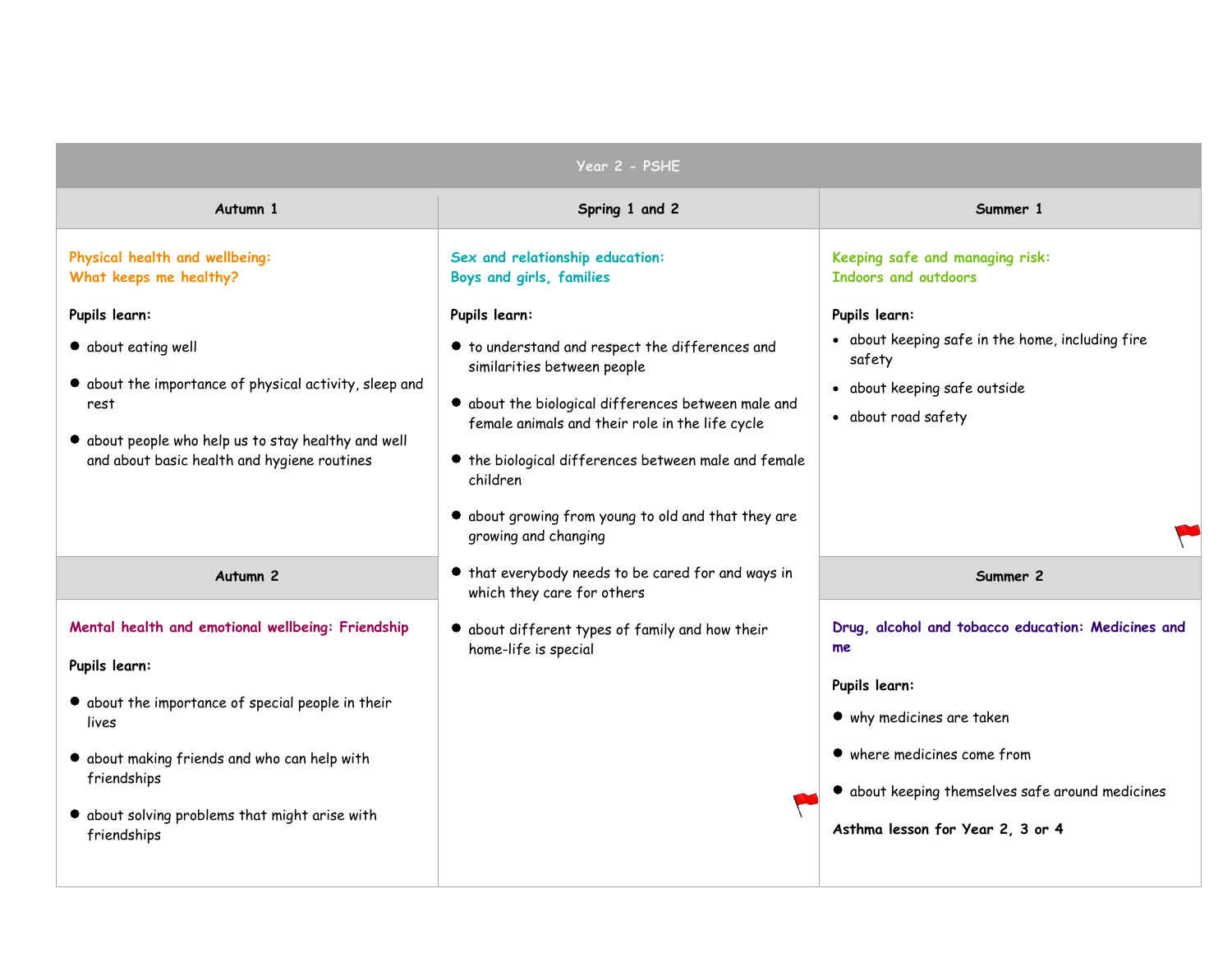| • that medicines can be used to manage and treat<br>medical conditions such as asthma, and that it is<br>important to follow instructions for their use |  |
|---------------------------------------------------------------------------------------------------------------------------------------------------------|--|
|---------------------------------------------------------------------------------------------------------------------------------------------------------|--|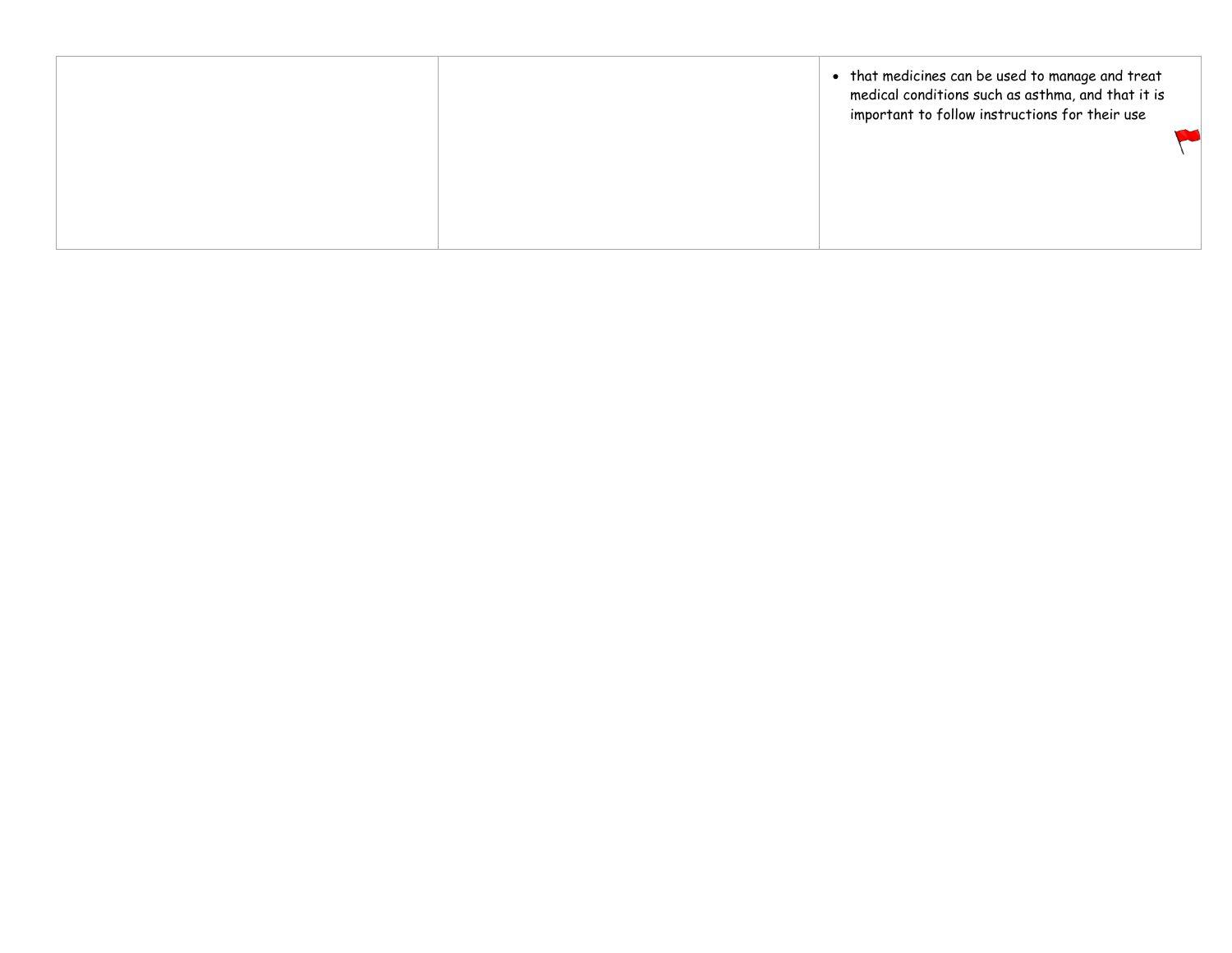| Year 3 - PSHE                                                                                                                                                                                                                                                                |                                                                                                                                                                                                              |                                                                                                                                                                                                                                       |
|------------------------------------------------------------------------------------------------------------------------------------------------------------------------------------------------------------------------------------------------------------------------------|--------------------------------------------------------------------------------------------------------------------------------------------------------------------------------------------------------------|---------------------------------------------------------------------------------------------------------------------------------------------------------------------------------------------------------------------------------------|
| Autumn 1                                                                                                                                                                                                                                                                     | Spring 1                                                                                                                                                                                                     | Summer 1                                                                                                                                                                                                                              |
| Drug, alcohol and tobacco education: Tobacco is a<br>drug<br>Pupils learn:<br>• the definition of a drug and that drugs (including<br>medicines) can be harmful to people<br>• about the effects and risks of smoking tobacco and<br>secondhand smoke                        | Mental health and emotional wellbeing: Strengths<br>and challenges<br>Pupils learn:<br>• about celebrating achievements and setting<br>personal goals<br>· about dealing with put-downs                      | Careers, financial capability and economic<br>wellbeing: Saving, spending and budgeting<br>Pupils learn:<br>• about what influences people's choices about<br>spending and saving money<br>• how people can keep track of their money |
| • about the help available for people to remain smoke<br>free or stop smoking<br>Asthma lesson for Year 2, 3 or 4<br>• that medicines can be used to manage and treat<br>medical conditions such as asthma, and that it is<br>important to follow instructions for their use | · about positive ways to deal with set-backs                                                                                                                                                                 | • about the world of work                                                                                                                                                                                                             |
| Autumn <sub>2</sub>                                                                                                                                                                                                                                                          | Spring 2                                                                                                                                                                                                     | Summer 2                                                                                                                                                                                                                              |
| Keeping safe and managing risk:<br>Bullying - see it, say it, stop it                                                                                                                                                                                                        | Identity, society and equality:<br><b>Celebrating difference</b>                                                                                                                                             | Physical health and wellbeing:<br>What helps me choose?                                                                                                                                                                               |
| Pupils learn:<br>• to recognise bullying and how it can make people<br>feel<br>• about different types of bullying and how to respond<br>to incidents of bullying                                                                                                            | Pupils learn:<br>• Pupils learn about valuing the similarities and<br>differences between themselves and others<br>Pupils learn about what is meant by community<br>• Pupils learn about belonging to groups | Pupils learn:<br>• about making healthy choices about food and<br>drinks<br>• about how branding can affect what foods people<br>choose to buy<br>• about keeping active and some of the challenges of<br>this                        |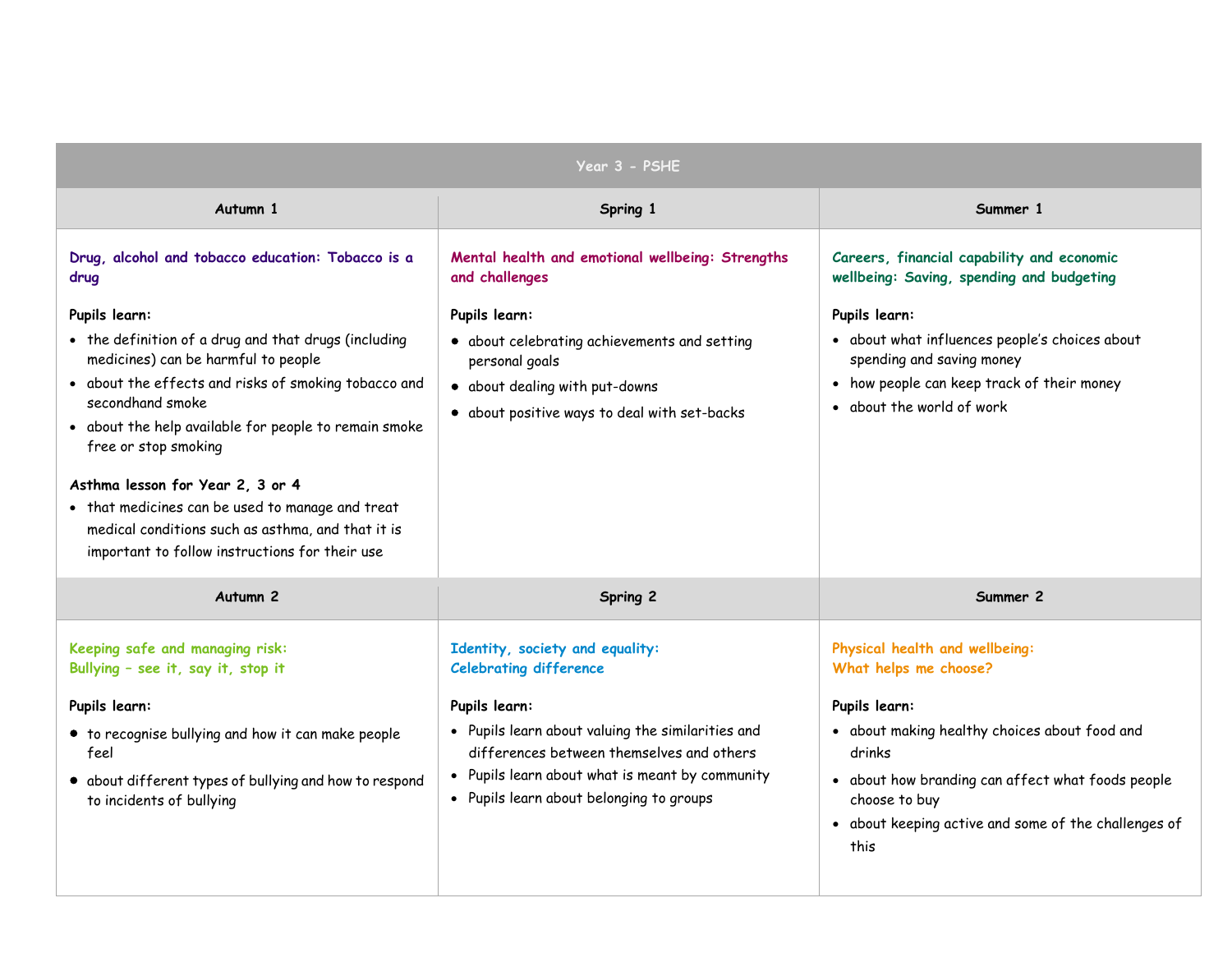| . about what to do if they witness bullying |  |
|---------------------------------------------|--|
|                                             |  |
|                                             |  |
|                                             |  |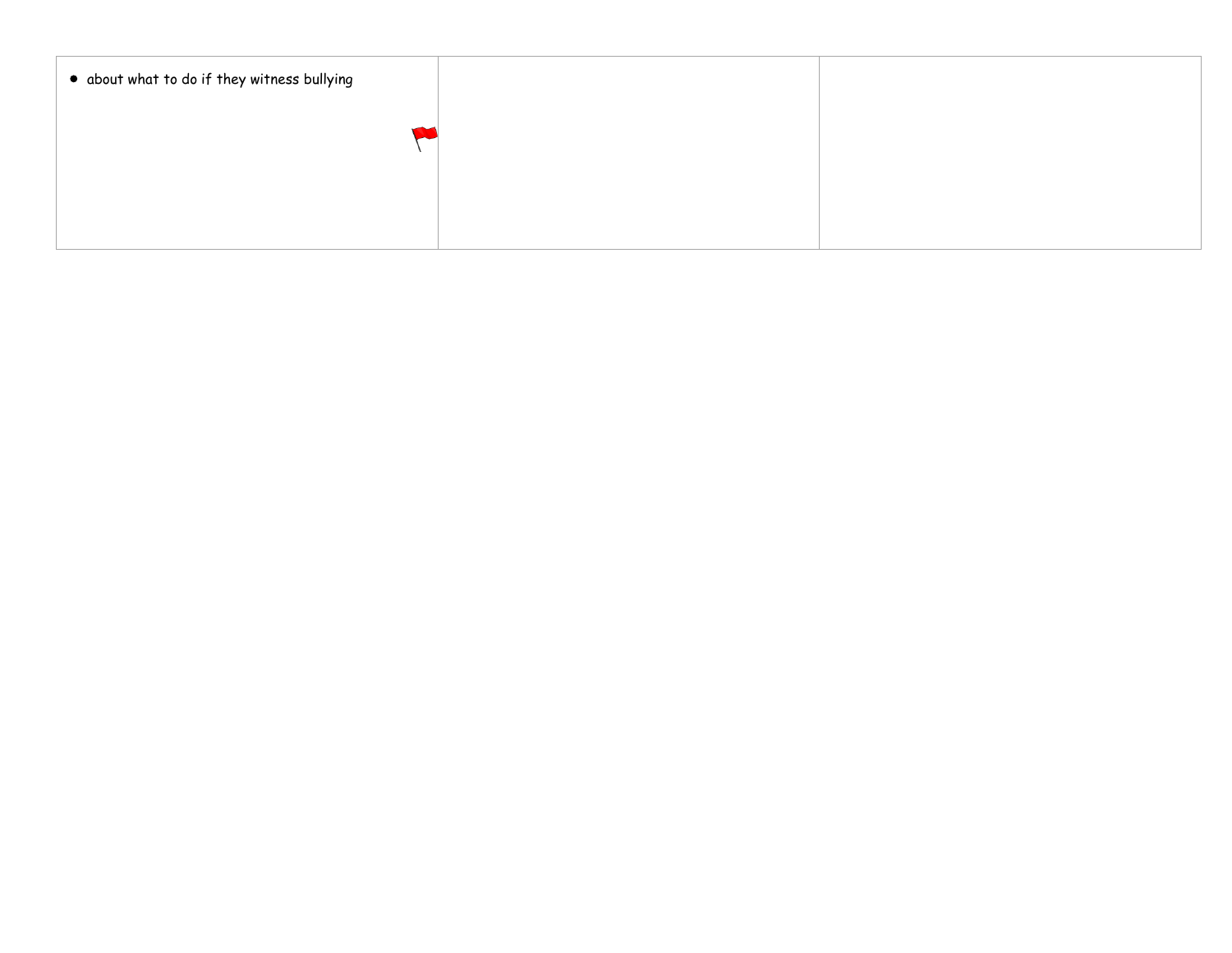| Year 4 - PSHE                                                                                         |                                                                                                                                                                                                                                                                                       |                                                                                                                                                                                                                                                                                                                                                                                                                                                                                                                                                                                                            |
|-------------------------------------------------------------------------------------------------------|---------------------------------------------------------------------------------------------------------------------------------------------------------------------------------------------------------------------------------------------------------------------------------------|------------------------------------------------------------------------------------------------------------------------------------------------------------------------------------------------------------------------------------------------------------------------------------------------------------------------------------------------------------------------------------------------------------------------------------------------------------------------------------------------------------------------------------------------------------------------------------------------------------|
| Autumn 1                                                                                              | Spring 1                                                                                                                                                                                                                                                                              | Summer 1 and 2                                                                                                                                                                                                                                                                                                                                                                                                                                                                                                                                                                                             |
| Identity, society and equality:<br><b>Democracy</b>                                                   | Physical health and wellbeing:<br>What is important to me?                                                                                                                                                                                                                            | Sex and relationship education:<br>Growing up and changing                                                                                                                                                                                                                                                                                                                                                                                                                                                                                                                                                 |
| Pupils learn:                                                                                         | Pupils learn:                                                                                                                                                                                                                                                                         | Pupils learn:                                                                                                                                                                                                                                                                                                                                                                                                                                                                                                                                                                                              |
| · about Britain as a democratic society<br>• about how laws are made<br>learn about the local council | • why people may eat or avoid certain foods (religious,<br>moral, cultural or health reasons)<br>$\bullet$ about other factors that contribute to people's food<br>choices (such as ethical farming, fair trade and<br>seasonality)<br>• about the importance of getting enough sleep | $\bullet$ about the way we grow and change throughout the human<br>lifecycle<br>• about the physical changes associated with puberty<br>• about menstruation and wet dreams<br>• about the impact of puberty in physical hygiene and<br>strategies for managing this<br>$\bullet$ how puberty affects emotions and behaviour and<br>strategies for dealing with the changes associated with<br>puberty<br>Strategies to deal with feelings in the context of<br>relationships<br>$\bullet$ to answer each other's questions about puberty with<br>confidence, to seek support and advice when they need it |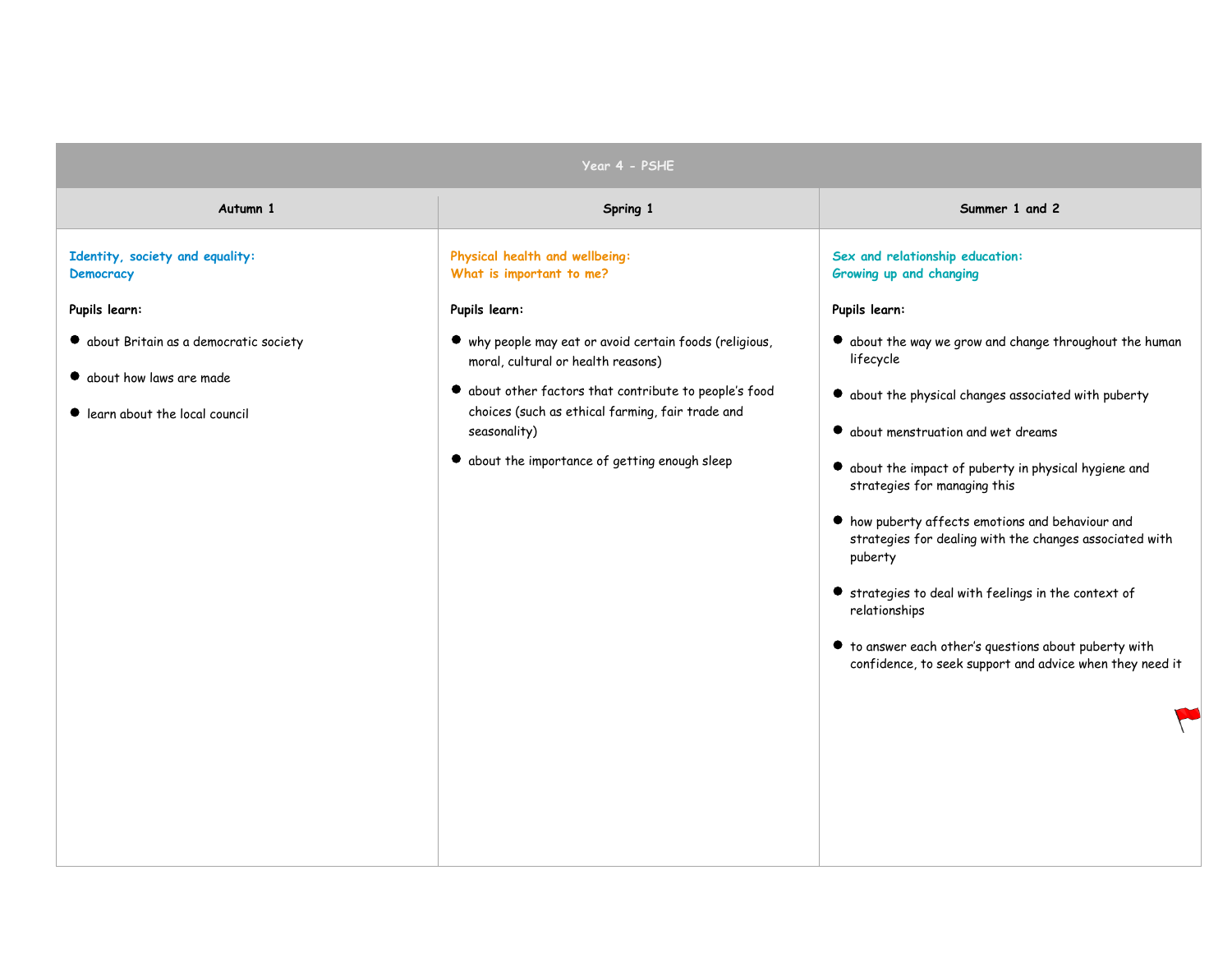| Autumn <sub>2</sub>                                                                                                                                                                                                                                              | Spring 2                                                                                                                                                                                                                   |
|------------------------------------------------------------------------------------------------------------------------------------------------------------------------------------------------------------------------------------------------------------------|----------------------------------------------------------------------------------------------------------------------------------------------------------------------------------------------------------------------------|
| Drug, alcohol and tobacco education:<br><b>Making choices</b>                                                                                                                                                                                                    | Keeping safe and managing risk:<br><b>Playing safe</b>                                                                                                                                                                     |
| Pupils learn:                                                                                                                                                                                                                                                    | Pupils learn:                                                                                                                                                                                                              |
| If that there are drugs (other than medicines) that are<br>common in everyday life, and why people choose to use<br>them<br>• about the effects and risks of drinking alcohol<br>$\bullet$ about different patterns of behaviour that are related to<br>drug use | ● how to be safe in their computer gaming habits<br>· about keeping safe near roads, rail, water, building sites<br>and around fireworks<br>• about what to do in an emergency and basic emergency<br>first aid procedures |
| Asthma lesson for Year 2, 3 or 4<br>If that medicines can be used to manage and treat medical<br>conditions such as asthma, and that it is important to<br>follow instructions for their use                                                                     |                                                                                                                                                                                                                            |
|                                                                                                                                                                                                                                                                  |                                                                                                                                                                                                                            |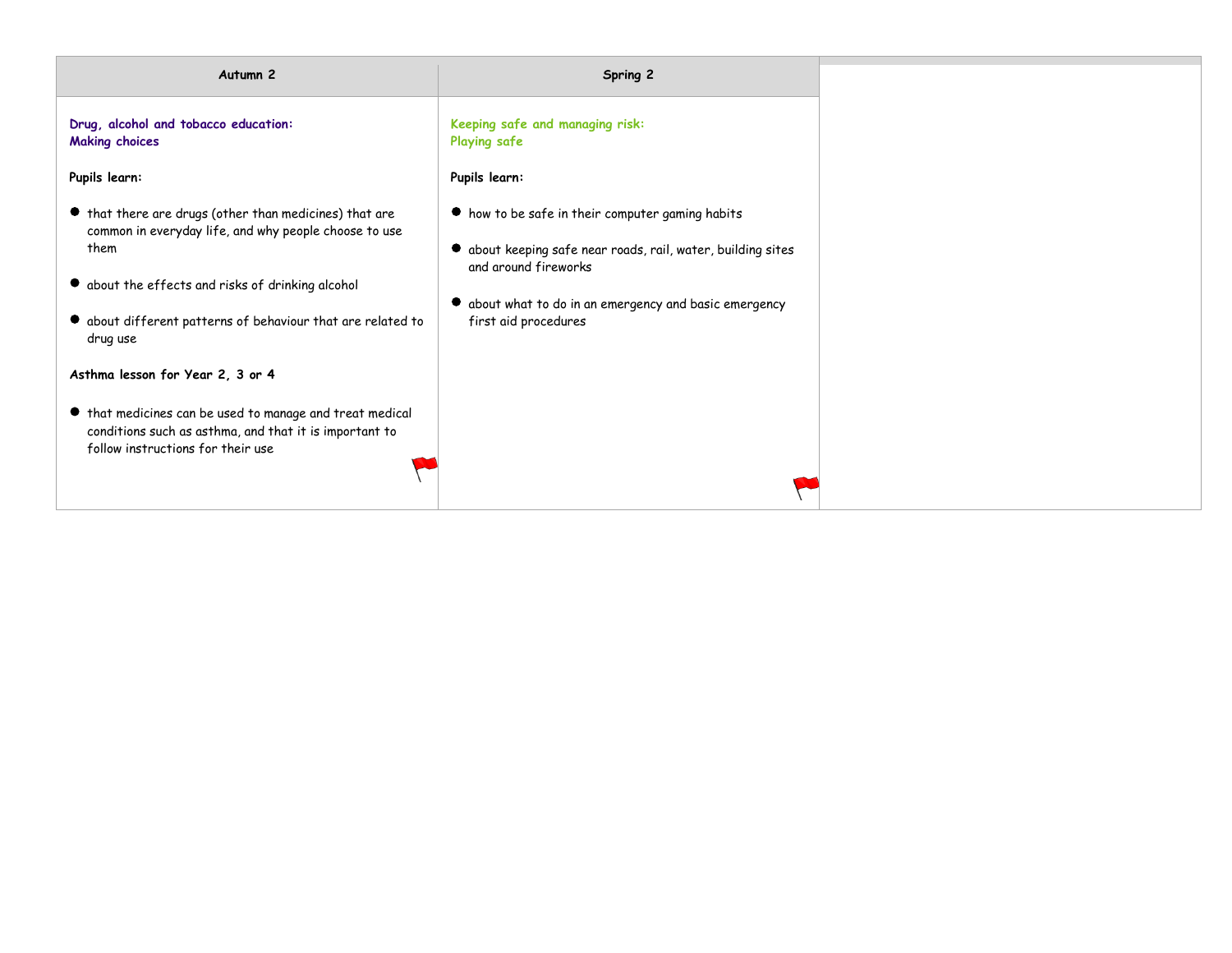|                                                                                                                 | Year 5 - PSHE                                                                                                       |                                                                                                             |
|-----------------------------------------------------------------------------------------------------------------|---------------------------------------------------------------------------------------------------------------------|-------------------------------------------------------------------------------------------------------------|
| Autumn 1                                                                                                        | Spring 1                                                                                                            | Summer 1                                                                                                    |
| Physical health and wellbeing:<br>In the media                                                                  | Keeping safe and managing risk:<br>When things go wrong                                                             | Drug, alcohol and tobacco education: Different influences<br>Pupils learn:                                  |
| Pupils learn:<br>If that messages given on food adverts can be misleading                                       | Pupils learn:<br>• about keeping safe online                                                                        | • about the risks associated with smoking drugs, including<br>cigarettes, e-cigarettes, shisha and cannabis |
| • about role models<br>$\bullet$ about how the media can manipulate images and that                             | ● that violence within relationships is not acceptable<br>• about problems that can occur when someone goes missing | • about different influences on drug use - alcohol, tobacco<br>and nicotine products                        |
| these images may not reflect reality                                                                            | from home                                                                                                           | Strategies to resist pressure from others about whether<br>to use drugs - smoking drugs and alcohol         |
|                                                                                                                 |                                                                                                                     |                                                                                                             |
| Autumn <sub>2</sub>                                                                                             | Spring 2                                                                                                            | Summer 2                                                                                                    |
| Identity, society and equality:<br>Stereotypes, discrimination and prejudice (including<br>tackling homophobia) | Mental health and emotional wellbeing: Dealing with<br>feelings                                                     | Careers, financial capability and economic wellbeing:<br>Borrowing and earning money                        |
| Pupils learn:                                                                                                   | Pupils learn:                                                                                                       | Pupils learn:                                                                                               |
| • about stereotyping, including gender stereotyping                                                             | $\bullet$ about a wide range of emotions and feelings and how<br>these are experienced in the body                  | ● that money can be borrowed but there are risks<br>associated with this                                    |
| • workshop from Diversity Role Models or Equaliteach                                                            | • about times of change and how this can make people feel                                                           | • about enterprise                                                                                          |
| $\bullet$ about prejudice and discrimination and how this can make<br>people feel                               | $\bullet$ about the feelings associated with loss, grief and<br>bereavement                                         | • what influences people's decisions about careers                                                          |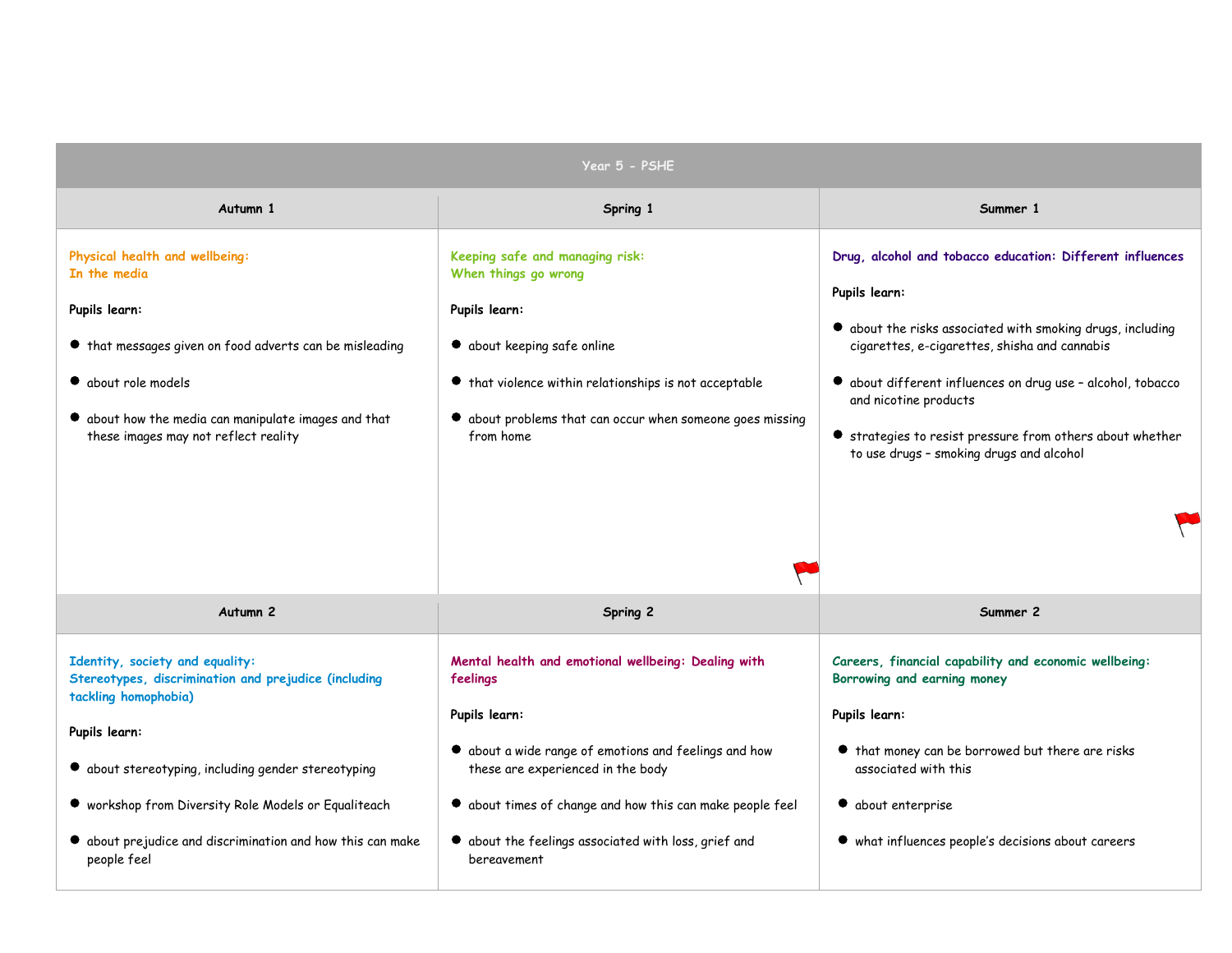| Year 6 - PSHE                                                                                                                                                                                                                                                                                                                                                                                                                                                                                                                                                                                                                                                                                                                                                                                                                                                                                                                                                                                                                                                                                                                     |                                                                                                                                                                                                                                                                                                                                                                                                     |                                                                                                                                                                                                                                                                                                                                 |
|-----------------------------------------------------------------------------------------------------------------------------------------------------------------------------------------------------------------------------------------------------------------------------------------------------------------------------------------------------------------------------------------------------------------------------------------------------------------------------------------------------------------------------------------------------------------------------------------------------------------------------------------------------------------------------------------------------------------------------------------------------------------------------------------------------------------------------------------------------------------------------------------------------------------------------------------------------------------------------------------------------------------------------------------------------------------------------------------------------------------------------------|-----------------------------------------------------------------------------------------------------------------------------------------------------------------------------------------------------------------------------------------------------------------------------------------------------------------------------------------------------------------------------------------------------|---------------------------------------------------------------------------------------------------------------------------------------------------------------------------------------------------------------------------------------------------------------------------------------------------------------------------------|
| Autumn 1 and 2                                                                                                                                                                                                                                                                                                                                                                                                                                                                                                                                                                                                                                                                                                                                                                                                                                                                                                                                                                                                                                                                                                                    | Spring 1                                                                                                                                                                                                                                                                                                                                                                                            | Summer 1                                                                                                                                                                                                                                                                                                                        |
| Sex and relationship education:<br>Healthy relationships / How a baby is made<br><b>Pupils learn:</b><br>• about the changes that occur during puberty<br>$\bullet$ to consider different attitudes and values around gender<br>stereotyping and sexuality and consider their origin and<br>impact<br>what values are important to them in relationships and to<br>appreciate the importance of friendship in intimate<br>relationships<br>about human reproduction in the context of the human<br>lifecycle<br>• how a baby is made and grows (conception and pregnancy)<br>• about roles and responsibilities of carers and parents<br>$\bullet$ to answer each other's questions about sex and relationships<br>with confidence, where to find support and advice when they<br>need it<br>Additional lessons: (schools will want to consider including<br>these lessons, as part of SRE policy development)<br>• some myths and misconceptions about HIV, who it affects<br>and how it is transmitted<br>• about how the risk of HIV can be reduced<br>● that contraception can be used to stop a baby from being<br>conceived | Drug, alcohol and tobacco education: Weighing up risk<br>Pupils learn:<br>• about the risks associated with using different drugs,<br>including tobacco and nicotine products, alcohol, solvents,<br>medicines and other legal and illegal drugs<br>about assessing the level of risk in different situations<br>involving drug use<br>• about ways to manage risk in situations involving drug use | Mental health and emotional wellbeing:<br><b>Healthy minds</b><br>Pupils learn:<br>• what mental health is<br>• about what can affect mental health and some ways of<br>dealing with this<br>• about some everyday ways to look after mental health<br>• about the stigma and discrimination that can surround mental<br>health |